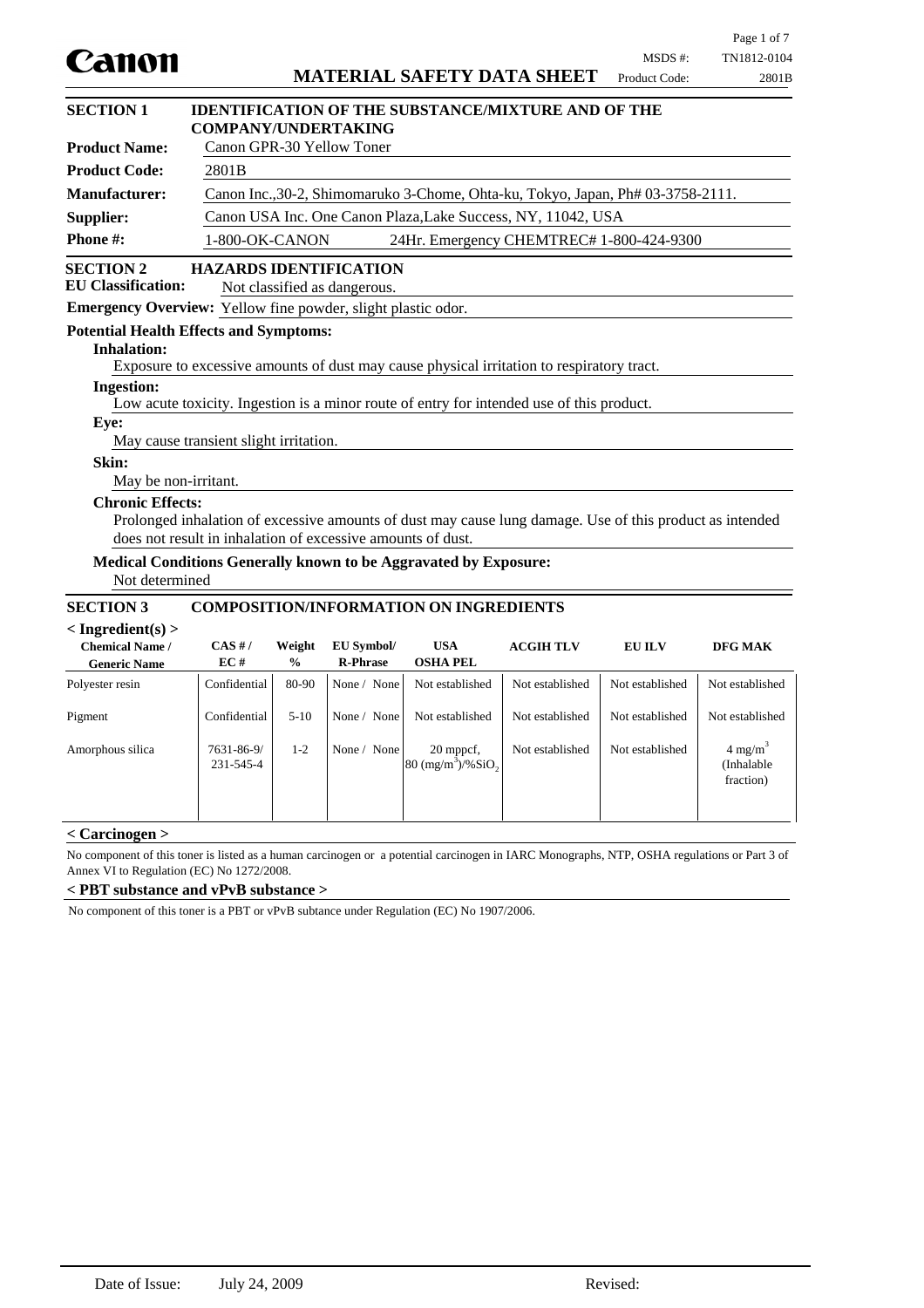

# **SECTION 4 FIRST AID MEASURES**

### **First Aid Measures:**

### **Inhalation:**

If symptoms are experienced, move victim to fresh air and obtain medical advice.

#### **Ingestion:**

Rinse mouth. Drink 1 or 2 glasses of water. If irritation or discomfort occurs, obtain medical advice immediately.

#### **Eye:**

Do not allow victim to rub eye(s). Flush with lukewarm, gently flowing water for 5 minutes or until particle is removed. If irritation persists, obtain medical attention.

### **Skin:**

Wash with soap and water. If irritation persists, obtain medical advice.

#### **Note to Physicians:**

None

### **SECTION 5 FIRE FIGHTING MEASURES**

# **Fire Fighting Measures:**

### **Extinguishing Media:**

CO2, water, dry chemicals

**Unsuitable Extinguishing Media:**

None

#### **Special Fire Fighting Procedures:**

None

### **Unusual Fire and Explosion Hazards:**

Can form explosive dust-air mixtures when finely dispersed in air.

### **Fire and Explosive Properties (See also SECTION 9):**

## **Hazardous Combustion Products:**

CO2, CO

#### **Other Properties:**

Not available

## **SECTION 6 ACCIDENTAL RELEASE MEASURES**

### **Personal Precautions:**

Avoid breathing dust.

### **Environmental Precautions:**

Do not wash away into sewer.

### **Method for Cleaning Up:**

Sweep slowly spilled powder on to paper, and carefully transfer into a waste container. Clean remainder with wet paper, wet cloth or a vacuum cleaner.

If a vacuum cleaner is used, it must rate as a dust explosion-proof type. Fine powder can form explosive dust-air mixtures.

# **SECTION 7 HANDLING AND STORAGE**

**Handling:**

Avoid breathing dust.

Use with adequate ventilation.

## **Storage:**

Keep out of the reach of children. Keep away from oxidizing materials.

### **Specific Uses:**

Toner for electrophotographic apparatus.

For more information, please refer to the instruction of this product.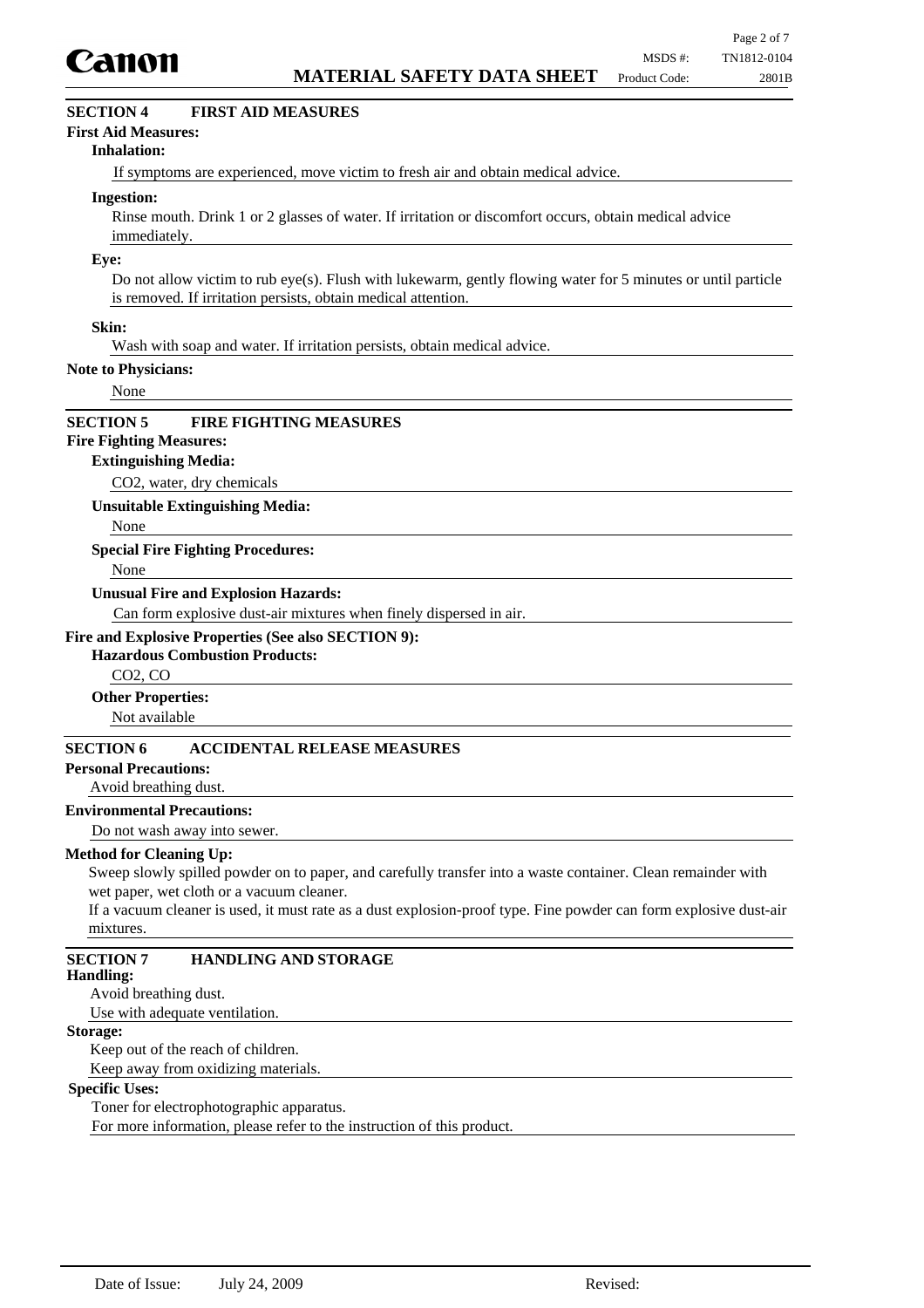# **Exposure Guidelines:**

|                           | USA OSHA PEL (TWA): 15 mg/m <sup>3</sup> (Total dust), 5 mg/m <sup>3</sup> (Respirable fraction) |
|---------------------------|--------------------------------------------------------------------------------------------------|
| <b>ACGIH TLV (TWA):</b>   | 10 mg/m <sup>3</sup> (Inhalable fraction), 3 mg/m <sup>3</sup> (Respirable fraction)             |
| DFG MAK:                  | $4 \text{ mg/m}^3$ (Inhalable fraction), 1.5 mg/m <sup>3</sup> (Respirable fraction)             |
| (Also refer to SECTION 3) |                                                                                                  |

## **Engineering Controls:**

Use adequate ventilation.

# **Personal Protection Equipment(s):**

| <b>Respiratory Protection:</b> □ Required |                          |
|-------------------------------------------|--------------------------|
|                                           | $\boxtimes$ Not Required |
| <b>Eye/Face Protection:</b>               | $\Box$ Required          |
|                                           | $\boxtimes$ Not Required |
| <b>Skin Protection:</b>                   | $\Box$ Required          |
|                                           | $\boxtimes$ Not Required |

# **SECTION 9 PHYSICAL AND CHEMICAL PROPERTIES**

| Yellow fine powder                                                             |  |  |  |
|--------------------------------------------------------------------------------|--|--|--|
| Slight plastic odor                                                            |  |  |  |
| Not applicable                                                                 |  |  |  |
| Not applicable                                                                 |  |  |  |
| 85-120 (Softening point)                                                       |  |  |  |
| > 200                                                                          |  |  |  |
| Not applicable                                                                 |  |  |  |
| Not applicable                                                                 |  |  |  |
| Not available                                                                  |  |  |  |
| Not-flammable (Test method: Directive 92/69/EEC, A10 Flammability<br>(Solids)) |  |  |  |
| Can form explosive dust-air mixtures when finely dispersed in air.             |  |  |  |
| Not available                                                                  |  |  |  |
| Not applicable                                                                 |  |  |  |
| Not applicable                                                                 |  |  |  |
| $1.0 - 1.5$                                                                    |  |  |  |
| Negligible                                                                     |  |  |  |
| Partially soluble in toluene and xylene.                                       |  |  |  |
| <b>Partition Coefficient (n-Octanol/Water):</b> Not applicable                 |  |  |  |
| Negligible                                                                     |  |  |  |
| Not applicable                                                                 |  |  |  |
| Not applicable                                                                 |  |  |  |
|                                                                                |  |  |  |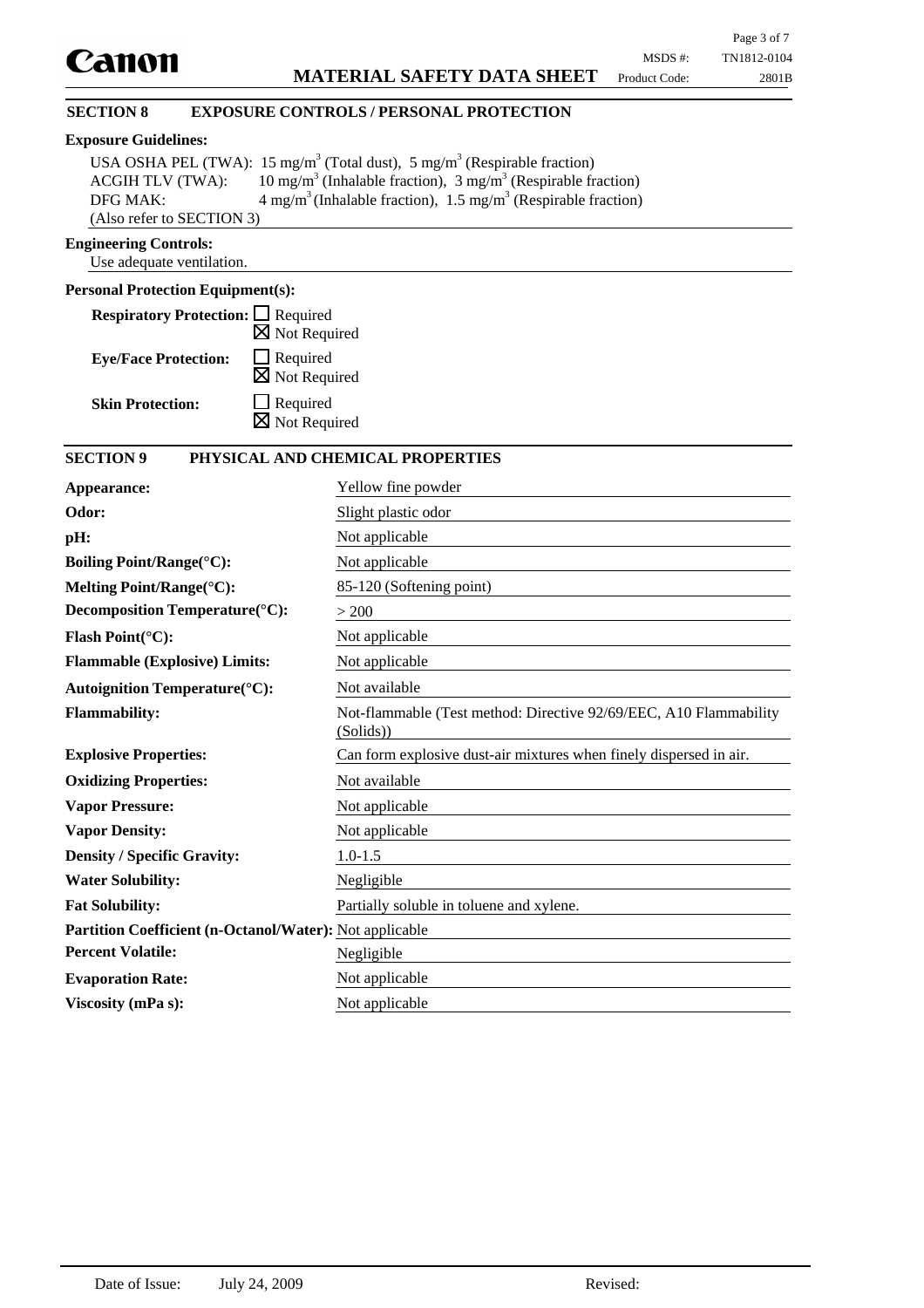| Canon                                                                     | <b>MATERIAL SAFETY DATA SHEET</b>                                                                                                                                                                                                                                                                                                                                                                                                                                  | Page 4 of 7<br>MSDS #:<br>TN1812-0104<br>Product Code:<br>2801B |
|---------------------------------------------------------------------------|--------------------------------------------------------------------------------------------------------------------------------------------------------------------------------------------------------------------------------------------------------------------------------------------------------------------------------------------------------------------------------------------------------------------------------------------------------------------|-----------------------------------------------------------------|
| <b>SECTION 10</b>                                                         | STABILITY AND REACTIVITY                                                                                                                                                                                                                                                                                                                                                                                                                                           |                                                                 |
| <b>Stability:</b>                                                         | $\boxtimes$ Stable<br>Unstable                                                                                                                                                                                                                                                                                                                                                                                                                                     |                                                                 |
| <b>Conditions to Avoid:</b>                                               | None                                                                                                                                                                                                                                                                                                                                                                                                                                                               |                                                                 |
| <b>Materials to Avoid:</b>                                                | Strong oxidizers                                                                                                                                                                                                                                                                                                                                                                                                                                                   |                                                                 |
| Hazardous Decomposition Products: CO, CO2                                 |                                                                                                                                                                                                                                                                                                                                                                                                                                                                    |                                                                 |
| <b>Hazardous Polymerization:</b>                                          | $\Box$ May Occur<br>$\boxtimes$ Will Not Occur                                                                                                                                                                                                                                                                                                                                                                                                                     |                                                                 |
| <b>Conditions to Avoid:</b>                                               | None                                                                                                                                                                                                                                                                                                                                                                                                                                                               |                                                                 |
| <b>SECTION 11</b>                                                         | <b>TOXICOLOGICAL INFORMATION</b>                                                                                                                                                                                                                                                                                                                                                                                                                                   |                                                                 |
| <b>Acute Toxicity:</b><br><b>Inhalation:</b><br>Not available             |                                                                                                                                                                                                                                                                                                                                                                                                                                                                    |                                                                 |
| <b>Ingestion:</b>                                                         | Estimate: Rat, LD50 > 2000 mg/kg (See SECTION 16)                                                                                                                                                                                                                                                                                                                                                                                                                  |                                                                 |
| Eye:                                                                      | Estimate: Rabbit, transient slight conjunctival irritation only. (See SECTION 16)                                                                                                                                                                                                                                                                                                                                                                                  |                                                                 |
| Skin:<br>Estimate: Rabbit, non-irritant (See SECTION 16)                  |                                                                                                                                                                                                                                                                                                                                                                                                                                                                    |                                                                 |
| <b>Sensitization:</b><br>Estimate: skin: Non-sensitizing (See SECTION 16) |                                                                                                                                                                                                                                                                                                                                                                                                                                                                    |                                                                 |
| <b>Mutagenicity:</b><br>Ames Test (S. typhimurium, E. coli): Negative     |                                                                                                                                                                                                                                                                                                                                                                                                                                                                    |                                                                 |
| <b>Reproductive Toxicity:</b><br>Not available                            |                                                                                                                                                                                                                                                                                                                                                                                                                                                                    |                                                                 |
| <b>Carcinogenicity:</b><br>Not available                                  |                                                                                                                                                                                                                                                                                                                                                                                                                                                                    |                                                                 |
| Others:<br>Chronic effects:<br>$mg/m^3$ .                                 | Muhle et al. reported pulmonary response upon chronic inhalation exposure in rats to a toner enriched in<br>respirable-sized particles compared to commercial toner. No pulmonary change was found at $1 \text{ mg/m}^3$ which<br>is most relevant to potential human exposure. A minimal to mild degree of fibrosis was noted in 22% of the<br>animals at $4 \text{ mg/m}^3$ , and a mild to moderate degree of fibrosis was observed in 92% of the animals at 16 |                                                                 |

These findings are attributed to "lung overloading", a generic response to excessive amounts of any dust retained in the lung for a prolonged interval.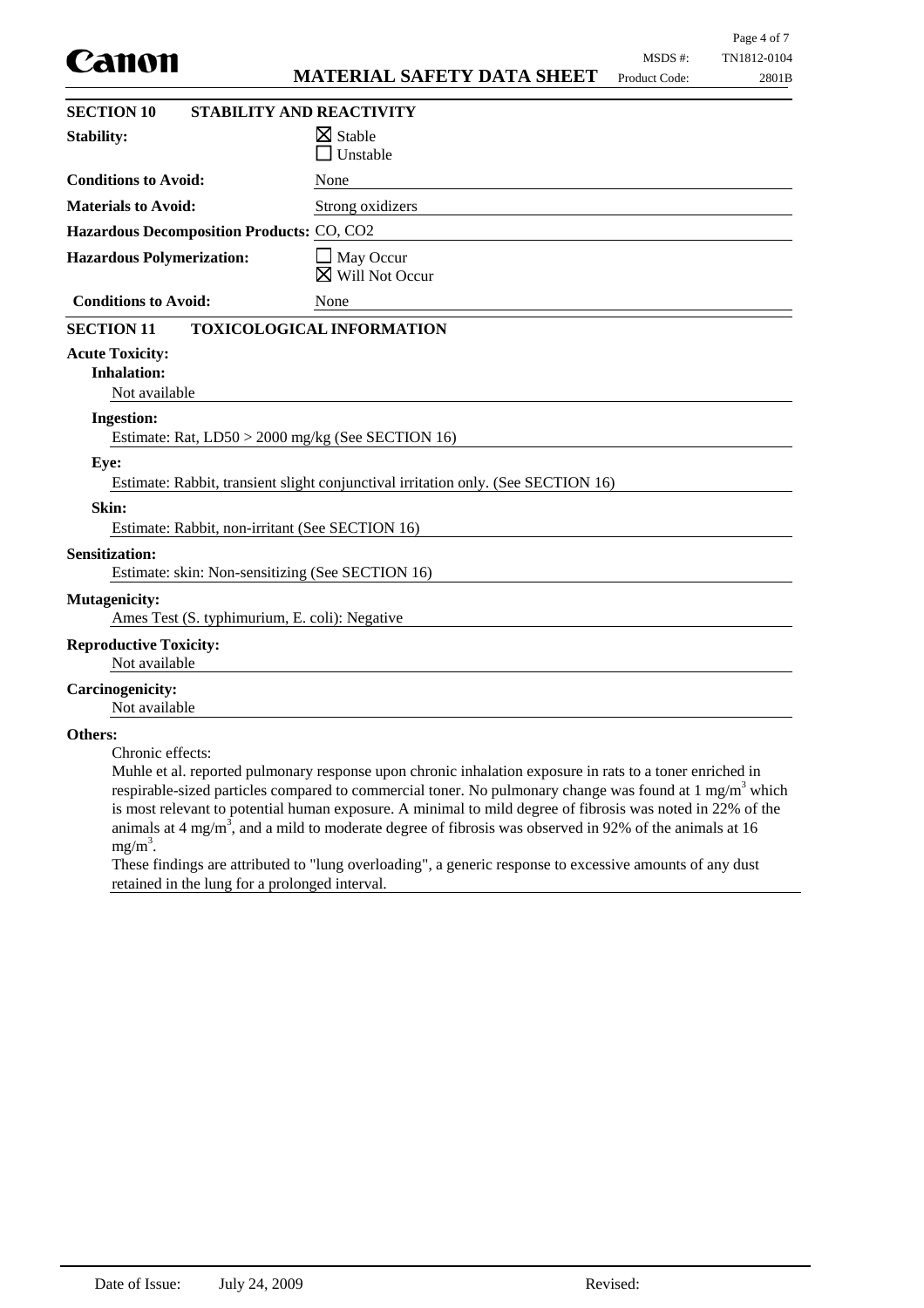|                                                                                  |                                                                                                                                                                                                                                                                                                        | MSDS #:       | Page 5 of 7<br>TN1812-0104 |
|----------------------------------------------------------------------------------|--------------------------------------------------------------------------------------------------------------------------------------------------------------------------------------------------------------------------------------------------------------------------------------------------------|---------------|----------------------------|
| Canon                                                                            | <b>MATERIAL SAFETY DATA SHEET</b>                                                                                                                                                                                                                                                                      | Product Code: | 2801B                      |
| <b>SECTION 12</b>                                                                | <b>ECOLOGICAL INFORMATION</b>                                                                                                                                                                                                                                                                          |               |                            |
| <b>Mobility:</b>                                                                 | Not available                                                                                                                                                                                                                                                                                          |               |                            |
| Persistence / Degradability: Not available                                       |                                                                                                                                                                                                                                                                                                        |               |                            |
| <b>Bioaccumulation:</b>                                                          | Not available                                                                                                                                                                                                                                                                                          |               |                            |
| <b>Ecotoxicity:</b>                                                              | Estimate: Fish, 96h LC50 > 100 mg/l,<br>Estimate: Crustaceans, 48h EC50 > 100 mg/l,<br>Estimate: Algae, $ErC50(0-72h) > 100$ mg/L (See SECTION 16)                                                                                                                                                     |               |                            |
| <b>Other Adverse Effects:</b>                                                    | Not available                                                                                                                                                                                                                                                                                          |               |                            |
| <b>SECTION 13</b>                                                                | <b>DISPOSAL CONSIDERATIONS</b>                                                                                                                                                                                                                                                                         |               |                            |
| <b>Method of Disposal:</b>                                                       | DO NOT put toner or toner container into fire; heated toner may cause severe burns. DO NOT shred a toner<br>container, unless dust-explosion preventing measures are taken. Finely dispersed particles form explosive<br>mixtures in air. Disposal should be subject to federal, state and local laws. |               |                            |
| <b>SECTION 14</b>                                                                | <b>TRANSPORT INFORMATION</b>                                                                                                                                                                                                                                                                           |               |                            |
| $UN#$ :<br>None                                                                  |                                                                                                                                                                                                                                                                                                        |               |                            |
| <b>UN Shipping Name: None</b>                                                    |                                                                                                                                                                                                                                                                                                        |               |                            |
| <b>UN Classification:</b> None                                                   |                                                                                                                                                                                                                                                                                                        |               |                            |
| <b>UN Packing Group: None</b>                                                    |                                                                                                                                                                                                                                                                                                        |               |                            |
| <b>Marine Pollutant:</b><br>$\Box$ Yes<br>$\boxtimes$ No                         | Chemical name (wt%):                                                                                                                                                                                                                                                                                   |               |                            |
| <b>Special Precautions: None</b><br><b>SECTION 15</b>                            | <b>REGULATORY INFORMATION</b>                                                                                                                                                                                                                                                                          |               |                            |
| $<$ EU Information $>$                                                           |                                                                                                                                                                                                                                                                                                        |               |                            |
| <b>Information on the Label:</b><br><b>Symbol &amp; Indication:</b> Not required |                                                                                                                                                                                                                                                                                                        |               |                            |
| <b>R-Phrase:</b>                                                                 |                                                                                                                                                                                                                                                                                                        |               |                            |
| Not required                                                                     |                                                                                                                                                                                                                                                                                                        |               |                            |
| <b>S-Phrase:</b><br>Not required                                                 |                                                                                                                                                                                                                                                                                                        |               |                            |
| <b>Dangerous Component(s):</b><br>Not required                                   |                                                                                                                                                                                                                                                                                                        |               |                            |
| <b>Special Precautions under 1999/45/EC Annex V:</b><br>Not required             |                                                                                                                                                                                                                                                                                                        |               |                            |
|                                                                                  | Specific Provisions in Relation to Protection of Man or the Environment:                                                                                                                                                                                                                               |               |                            |
| (EC) No 1907/2006 Annex XVII (Restrictions):                                     |                                                                                                                                                                                                                                                                                                        |               |                            |
| Not regulated                                                                    |                                                                                                                                                                                                                                                                                                        |               |                            |
| (EC) No 2037/2000:<br>Not regulated                                              |                                                                                                                                                                                                                                                                                                        |               |                            |
|                                                                                  |                                                                                                                                                                                                                                                                                                        |               |                            |
| (EC) No 689/2008:<br>Not regulated                                               |                                                                                                                                                                                                                                                                                                        |               |                            |
| <b>Others:</b><br>None                                                           |                                                                                                                                                                                                                                                                                                        |               |                            |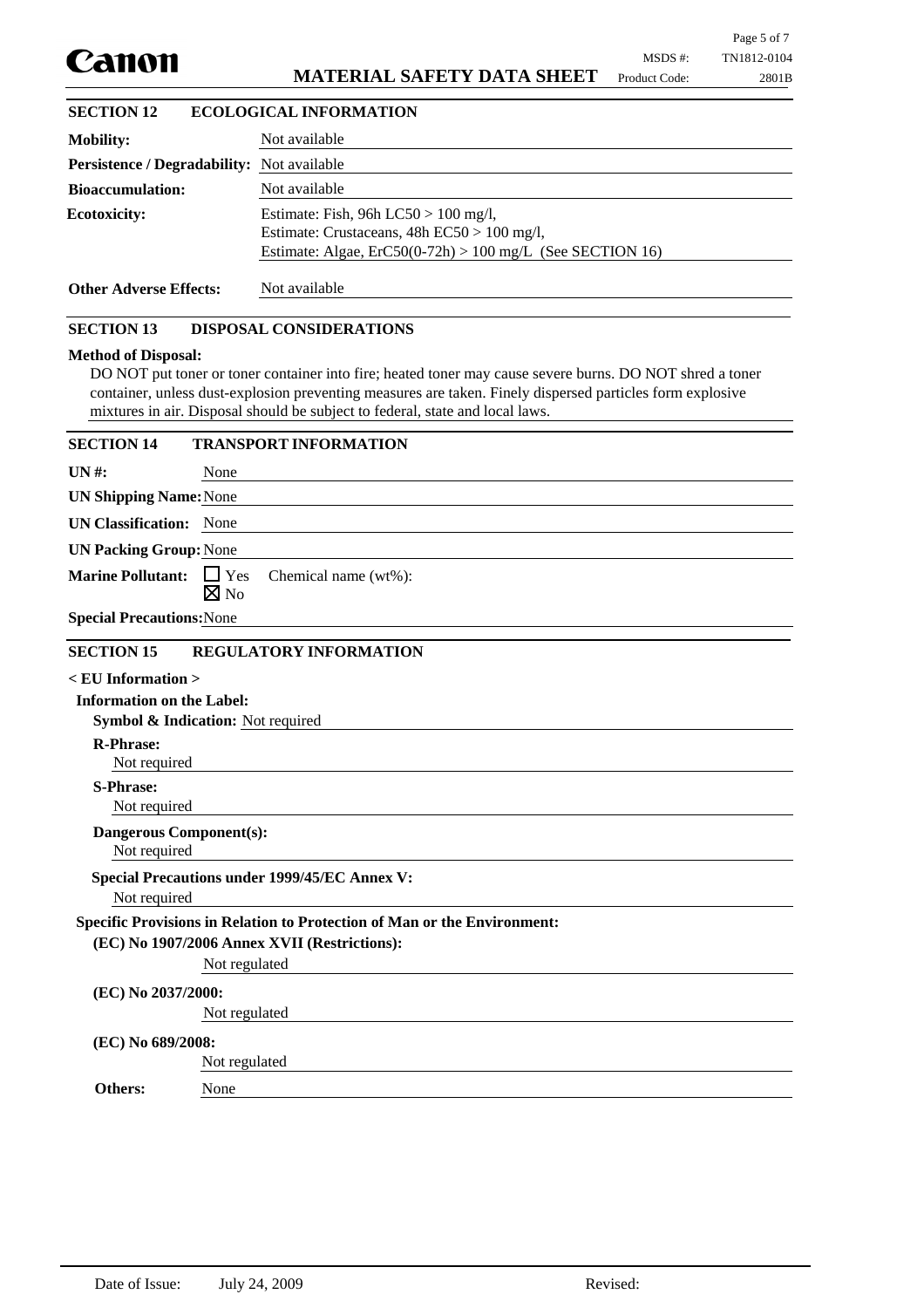| <b>MATERIAL SAFETY DATA SHEET</b> Product Code: | 2801B |
|-------------------------------------------------|-------|
|                                                 |       |
| er OSHA:                                        |       |
| .d                                              |       |
|                                                 |       |
|                                                 |       |
|                                                 |       |
|                                                 |       |
|                                                 |       |

Not required

Not required

**Hazardous Component(s):**

**SARA Title III §313:**

None **Chemical Name Weight %** 

**California Proposition 65: Chemical Name Weight %** 

None

**< Canada Information >**

**WHMIS Controlled Product:** Not applicable (Manufactured article)

**< Australia Information >**

**Statement of Hazardous Nature:** Not classified as hazardous according to criteria of NOHSC.

# **SECTION 16 OTHER INFORMATION**

Estimate: Estimate based on test data on similar toner/developer/drum and/or the raw materials of this product.

### **Literature References:**

- U.S. Department of Labor, 29CFR Part 1910
- U.S. Environmental Protection Agency, 40CFR Part 372
- U.S. Consumer Product Safety Commission, 16CFR Part 1500
- ACGIH, Threshold Limit Values for Chemical Substances and Physical Agents and Biological Exposure Indices
- U.S. Department of Health and Human Services National Toxicology Program, Annual Report on Carcinogens

- World Health Organization International Agency for Research on Cancer, IARC Monographs on the Evaluation on the Carcinogenic Risk of Chemicals to Humans

- DFG, List of MAK and BAT Values

- EU Directive (EC) No 1907/2006 Annex XVII (Restrictions), 1999/45/EC
- EU Regulation (EC) No 2037/2000, (EC) No 689/2008, (EC) No 1907/2006, (EC) No 1272/2008
- Canada Workplace Hazardous Materials Information System
- Australia National Occupational Health and Safety Commission's Approved Criteria for Classifying Hazardous Substances[NOHSC:1008]